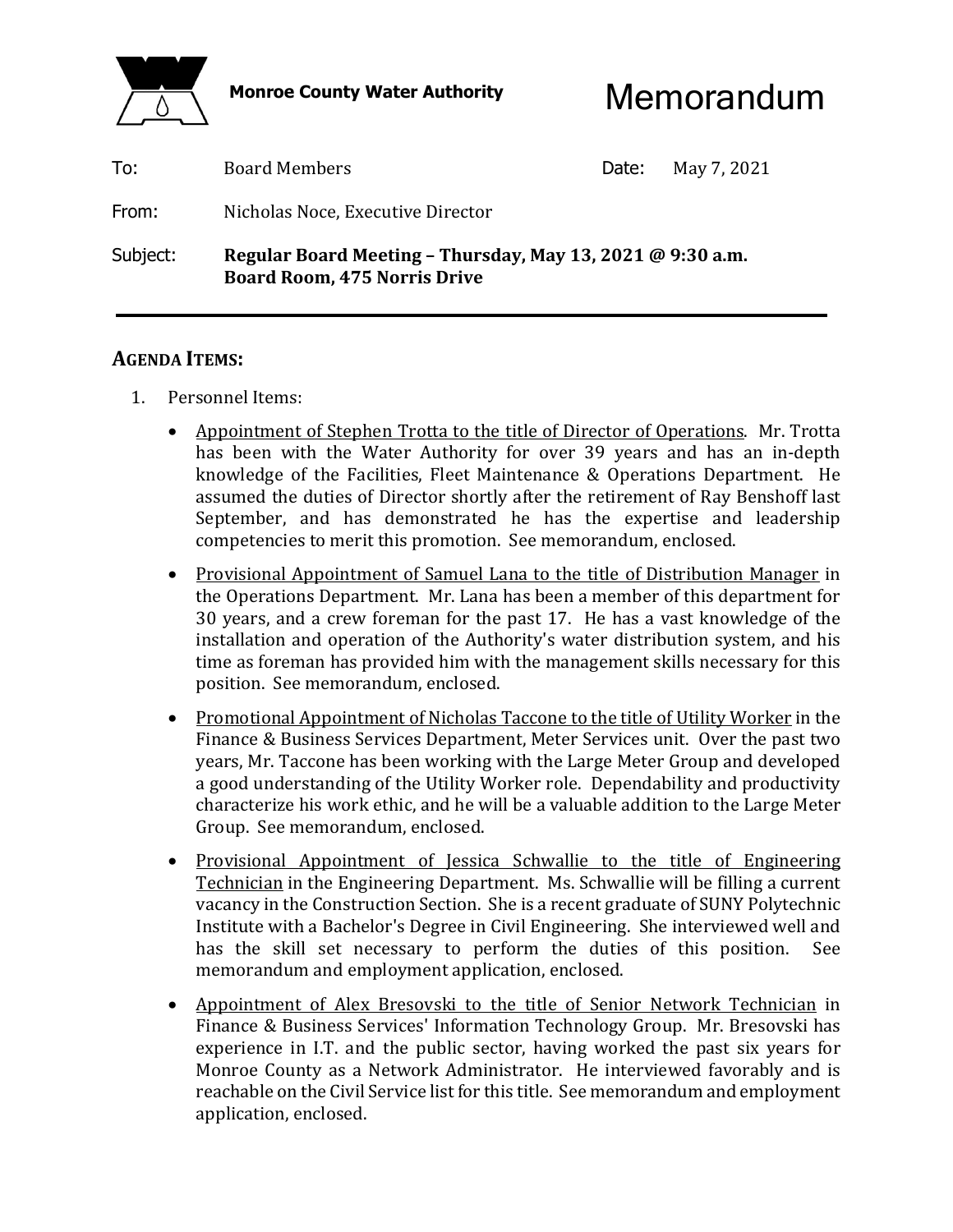- Provisional Appointment of Kimberleigh Martin to the title of Communications Aide. Ms. Martin earned a Bachelor's Degree in Business Administration from the College of Notre Dame in Maryland. Most recently, she served as Operations Manager for the Lyric Theatre of Rochester. She brings extensive experience in public relations, management, and organizational abilities. She interviewed favorably and will be a great asset to the Authority. See memorandum and employment application, enclosed.
- 2. There is an item on the Agenda for approval of updated Salary Schedules for Seasonal Laborers. These are being revised to keep pace with minimum wage escalation in hiring of college students for seasonal employment. The Schedule is enclosed for Board review.
- 3. There is an item on the Agenda to authorize the purchase of water service materials to be utilized for an Engineering project.
- 4. There is an item on the Agenda to authorize a unit price purchase contract for corrosion protection materials. These items will be utilized by the Operations and Engineering Departments.
- 5. There is an item on the Agenda to authorize use of Monroe County Contract for the procurement of Automotive Parts and Supplies from Nu-Way Auto Parts through the contract period ending April 30, 2022.
- 6. There is an item on the Agenda to authorize the purchase of automotive lubricants including motor oils, gear oils, transmission fluids, grease, and other similar lubricants, utilizing the Monroe County Contract. Materials will be purchased as needed and used by the Production and Operations Departments.
- 7. There is an item on the Agenda to authorize an amendment to the Agreement for Professional Consulting Services ("Agreement") with Barton & Loguidice, DPC for the Asset Management Software Consulting Services Project. Barton & Loguidice was hired in 2019 to assist with evaluating and updating the MCWA's Maximo Asset Management Software program. Converting the program to a Software-as-a-Service ("SaaS") version was determined to be the most cost efficient, long-term solution. Conversion to the SaaS of Maximo, however, was not included in the original scope of services. The proposed amendment to the Agreement is for the additional services necessary to complete the conversion to the SaaS version of Maximo. The proposed amendment also includes an allowance for additional training and consultation for MCWA employees on the new Maximo SaaS program, to be provided on an as-needed basis.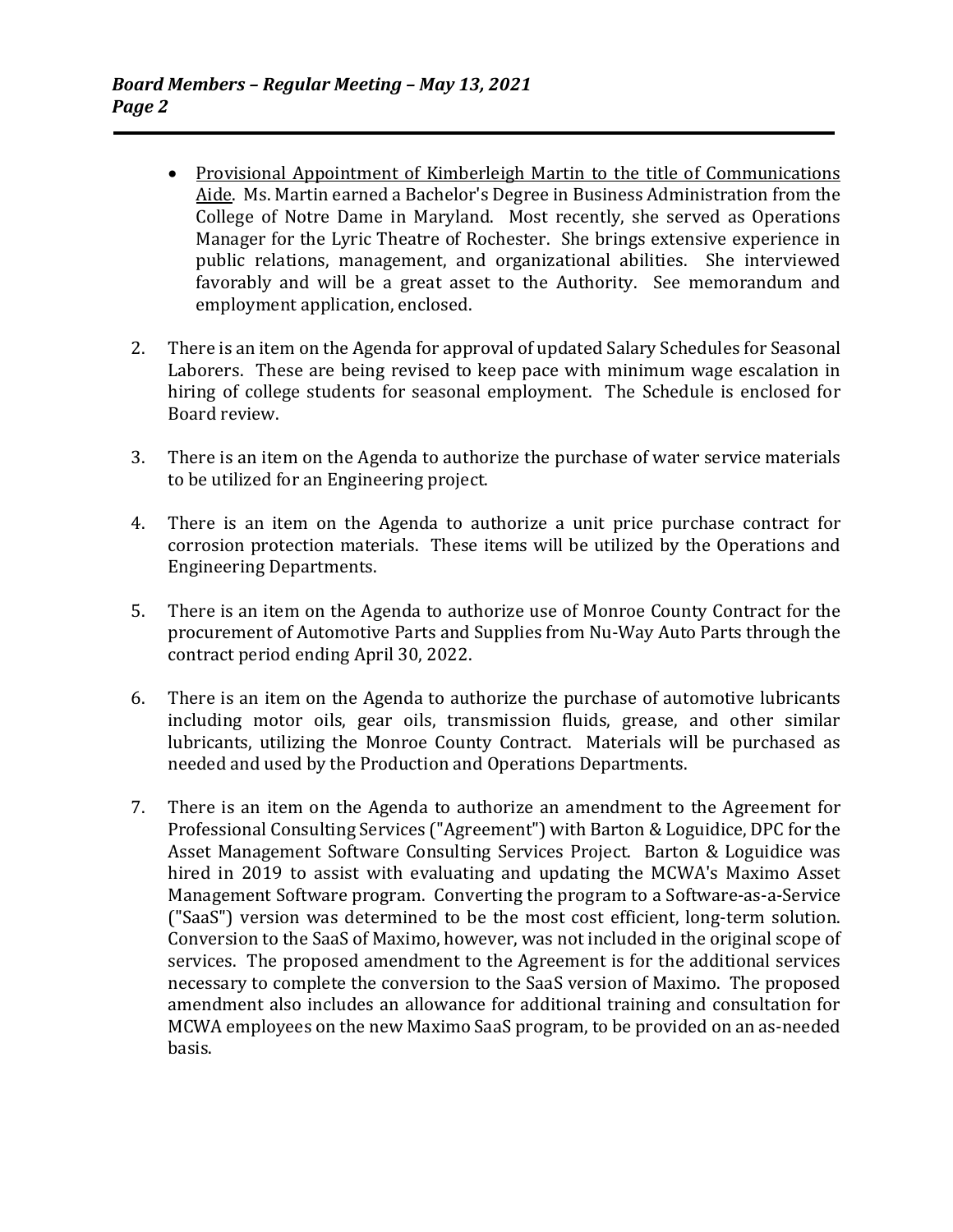- 8. There is an item on the Agenda to authorize Change Order No. 1 to Commodity Purchase Order No. 2254-1 with Eurofins Eaton Analytical, LLC for laboratory analytical services in the amount of \$32,500. Revisions to regulatory requirements presented in Title 10 of the New York Code of Rules and Regulations, Part 5, Subpart 5-1, Public Water Systems, increased the number of samples required to be analyzed for select constituents including 1,4-Dioxane, Perfluorooctanesulfonic Acid (PFOS), Perfluorooctanoic Acid (PFOA), and various water quality parameters associated with lead and copper compliance monitoring. This change order increases the quantities of these select constituents to be analyzed in order to comply with the revised regulatory requirements. There is no change to the unit prices for analytical services, which were established in 2017.
- 9. There is an item on the Agenda to award a contract for the Standby Generator Optimization – Phase 2 Project. This contract includes installation of a new 1500-kW generator at the Lake Water Pump Station, and switchgear automation and controls improvements at the Lake Water Pump Station and Webster Water Treatment Plant. There were two responsive bids submitted. Our recommendation is to award this unit price contract to Connors-Haas, Inc. for the bid amount of \$948,400.



 10. There is an item on the Agenda to authorize the Executive Director to enter into a Professional Services Agreement with Ramboll Americas Engineering Solutions, Inc.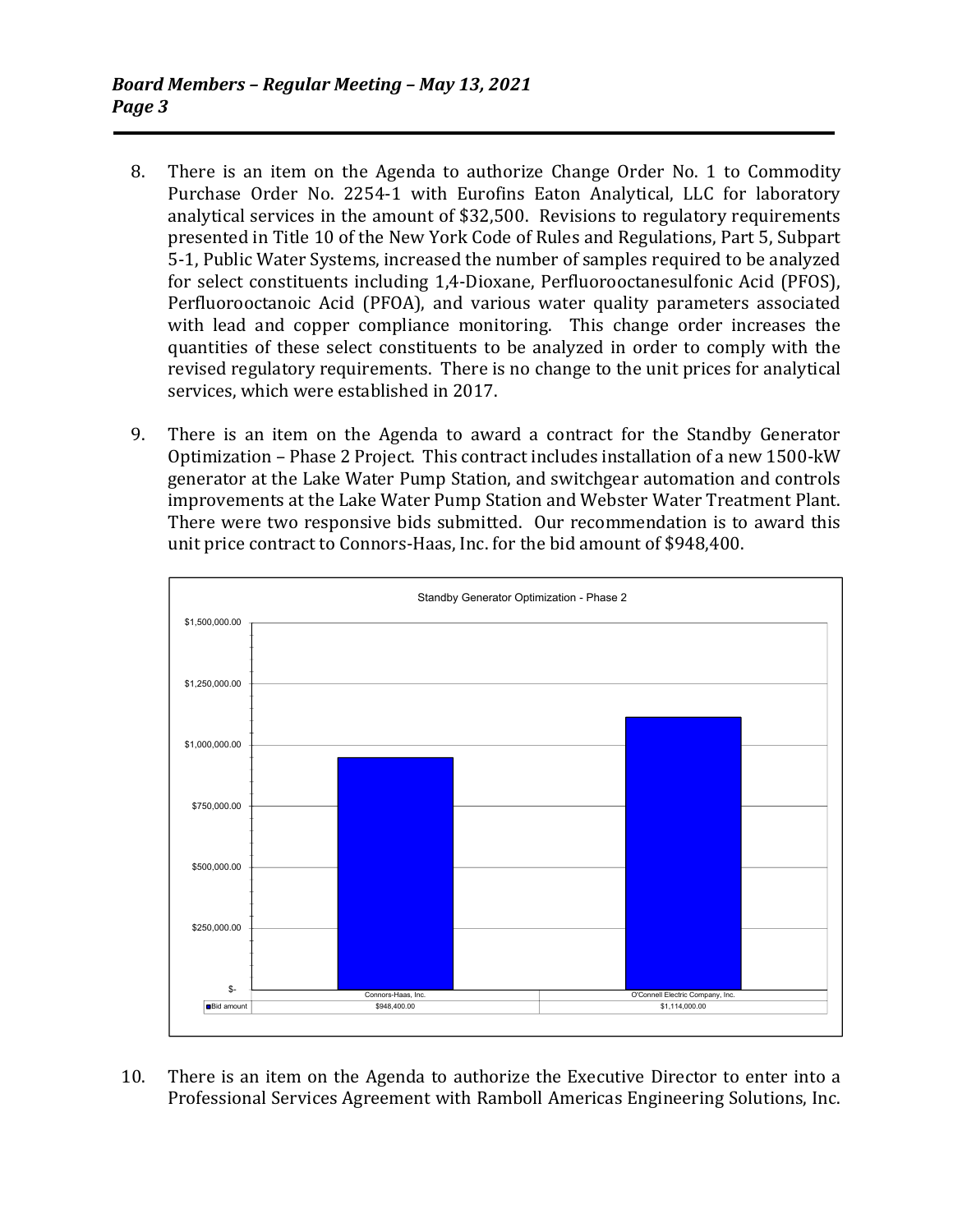("Ramboll") to provide professional engineering services for the Joint System Corrosion Control Treatment Study Project ("Project"). Due to the exchange of water between the Authority and City of Rochester ("City") systems, the Project is being implemented jointly with the City.

 The services to be provided under this Project will provide assistance to the Authority and City for compliance with anticipated regulatory changes associated with the impending Lead and Copper Rule Revisions from the United States Environmental Protection Agency. The purpose of the Project is to develop an optimum corrosion control treatment ("OCCT") strategy that will satisfy the needs of the Authority and the City and to confirm that areas where water is blended between the two systems are not adversely impacted by proposed treatment improvements at either's facilities. The Project also includes development of OCCT strategies for those areas of the Authority and City systems where water is not blended.

 The Request for Qualifications for the Project was advertised on the Authority's website. Statements of Qualifications ("SOQ") were received from six firms. The SOQs were reviewed jointly by the Authority and City selection committees. Based upon the review, three firms were short-listed and asked to submit Proposals. Two proposals were received (one of the three short-listed firms ultimately declined) and again reviewed jointly by the Authority and City selection committees. After review of the qualifications submitted, the selection committees selected Ramboll for the Project.

 The services to be provided by Ramboll include tasks to be conducted jointly for the Authority and City and tasks to be conducted independently for each organization. Initially, it is anticipated that the costs for the joint tasks will generally be shared equally between the Authority and City. However, it may be necessary to negotiate minor adjustments in the cost sharing percentages with the City for these joint tasks as the Project progresses, depending upon the results of the various evaluations and studies that are completed. A memorandum of understanding, or similar document, addressing cost sharing with the City will be prepared prior to the start of the Project. The costs for the tasks to be conducted independently for the Authority and City will be borne solely by either organization, as appropriate.

 We recommend Ramboll be awarded the contract for this Project for the budget amount of \$432,000.

 11. There is an item on the Agenda to award a contract for the Harek Road BPS Hypochlorite Building Demolition project. This project includes the demolition and abatement of the auxiliary 213 SF Hypochlorite Building adjacent to Harek Road Booster Pump Station located at 1 Harek Road in the Town of Gates.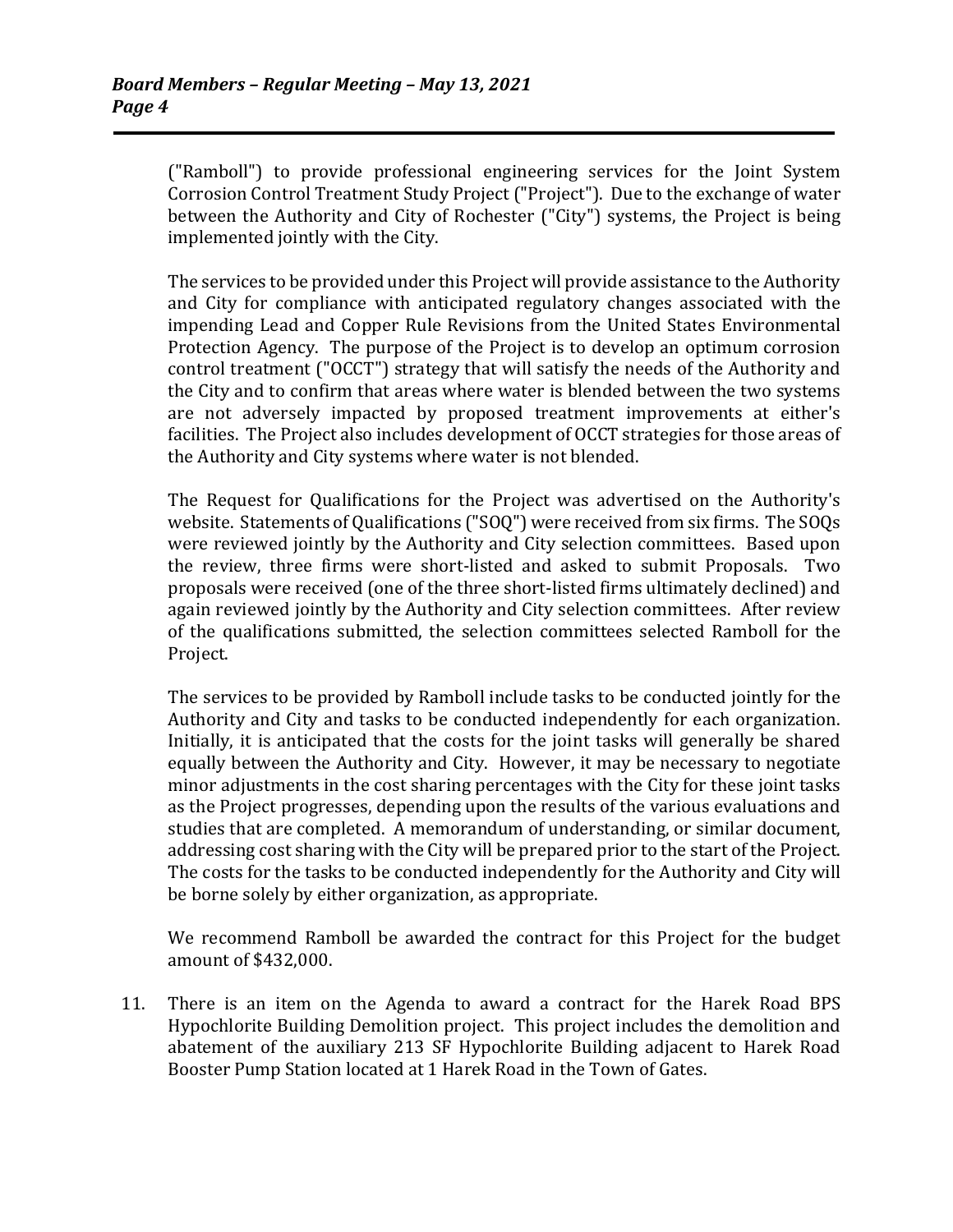

 There were three bids submitted. Our recommendation is to award this project to the low responsive, responsible bidder, O'Rourke, Inc., in the bid amount of \$27,200.

 12. There is an item on the Agenda to award a contract for the Metal Standing Seam Roof Replacement at the East Side Operations Center. The project involves the removal and installation of the metal standing seam roof, adjacent metal wall panels, and main entrance sign.

 There were three bids submitted; two of the bids contained errors and were deemed non-responsive. Our recommendation is to award this work to the lowest responsive, responsible bidder, RMG Custom Metal, in the bid amount of \$69,050.

- 13. There is an item on the Agenda to renew the Water Authority's annual membership with Greater Rochester Enterprise.
- 14. There is an item on the Agenda to enter into a Professional Services Agreement with Occupational Safety On Site, Inc. to provide Annual On-Site Hearing Tests for MCWA employees. Proposal enclosed for Board review.
- 15. There is an item on the Agenda to authorize the award of a Professional Services Agreement for Penetration Testing Services to identify and evaluate any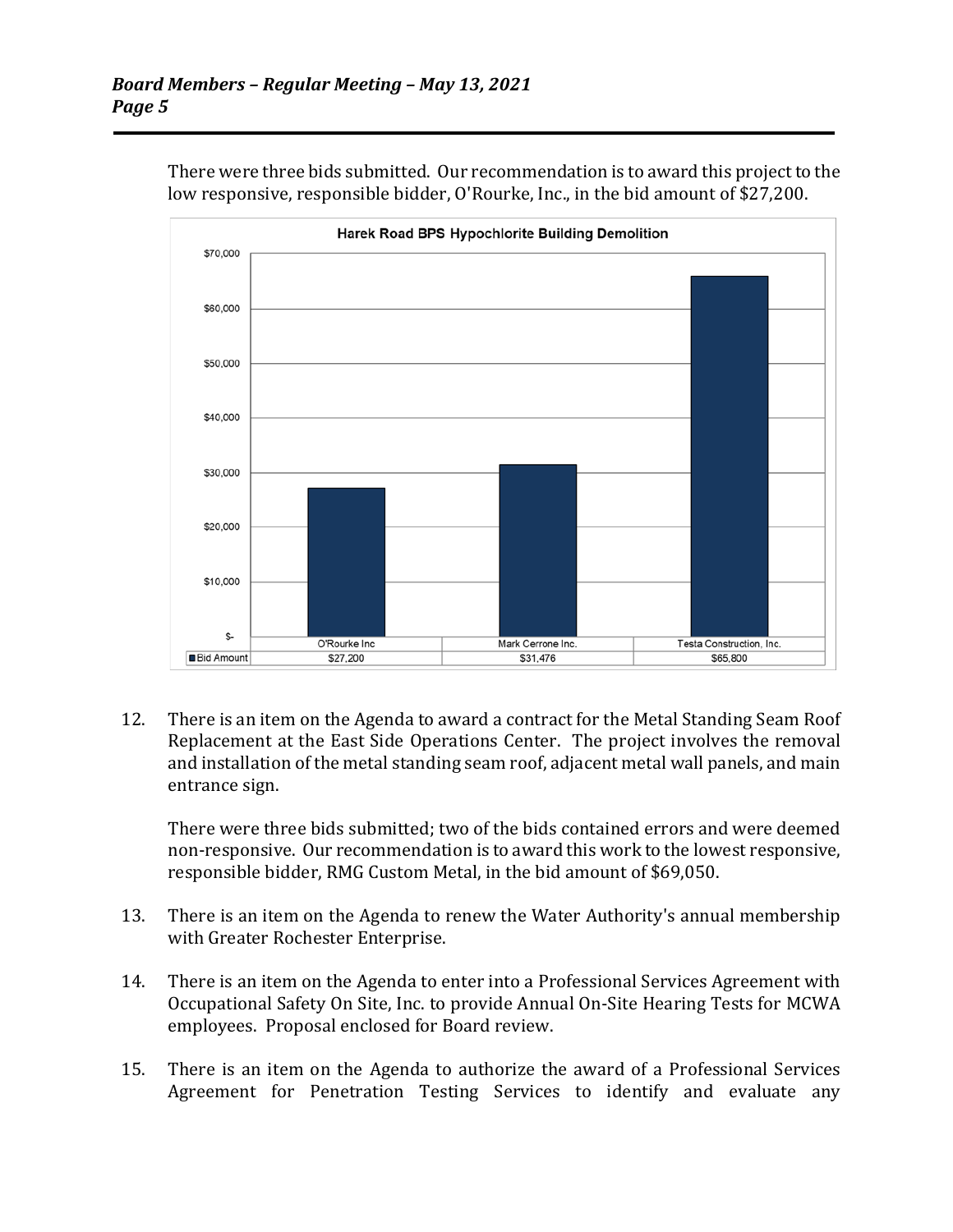vulnerabilities on all MCWA networks. See enclosed memorandum from Justin Moore.

 16. There is an item on the Agenda to authorize the use of the New York State Contract for the annual renewal of Autodesk AutoCAD licensing and maintenance. This software is a design and drafting tool used by various members of our Engineering Department and others to prepare and review construction and design drawings. It is also utilized in the preparation and management of the Authority's Geographic Information System (GIS), which shows the location of our underground facilities.

## *AUDIT COMMITTEE REPORTING*

- 17. The Authority's Audit Committee met on May 6, 2021. Per their review and recommendation, there are resolutions for the following items, information for which is enclosed for full Board review:
	- Authorize a Professional Services Agreement with M&T Insurance Agency, Inc. for placement of General Insurance Coverage, to serve as Broker of Record, and for provision of Risk Management Services for a term of one year.
	- Authorize M&T Insurance Agency, Inc. to place various insurance coverages and to obtain quotes for Excess Liability. Furthermore, direct M&T Insurance Agency, Inc. to obtain quotations for additional Excess Liability and Premises Pollution coverages.
- 18. The Authority's standard procurement compliance resolution.
- 19. There are items on the Agenda pertaining to the appointment of Board Members to serve on the Authority's Audit, Finance, Governance, and Compensation Committees.
- 20. There is an item on the Agenda to adopt the amended Model Plan for *Deferred Compensation Plan for Employees of MCWA*. Amended Plan enclosed for Board review.
- 21. There are items for approval of the Authority's  $1<sup>st</sup>$  Quarter Investment Report for period ending March 31, 2021, and 1st Quarter Financial Report for period ending March 31, 2021. These reports are enclosed for Board review.
- 22. There is an item on the Agenda to approve a revision to the Authority's Purchasing and Procurement Guidelines. Revision enclosed for Board review.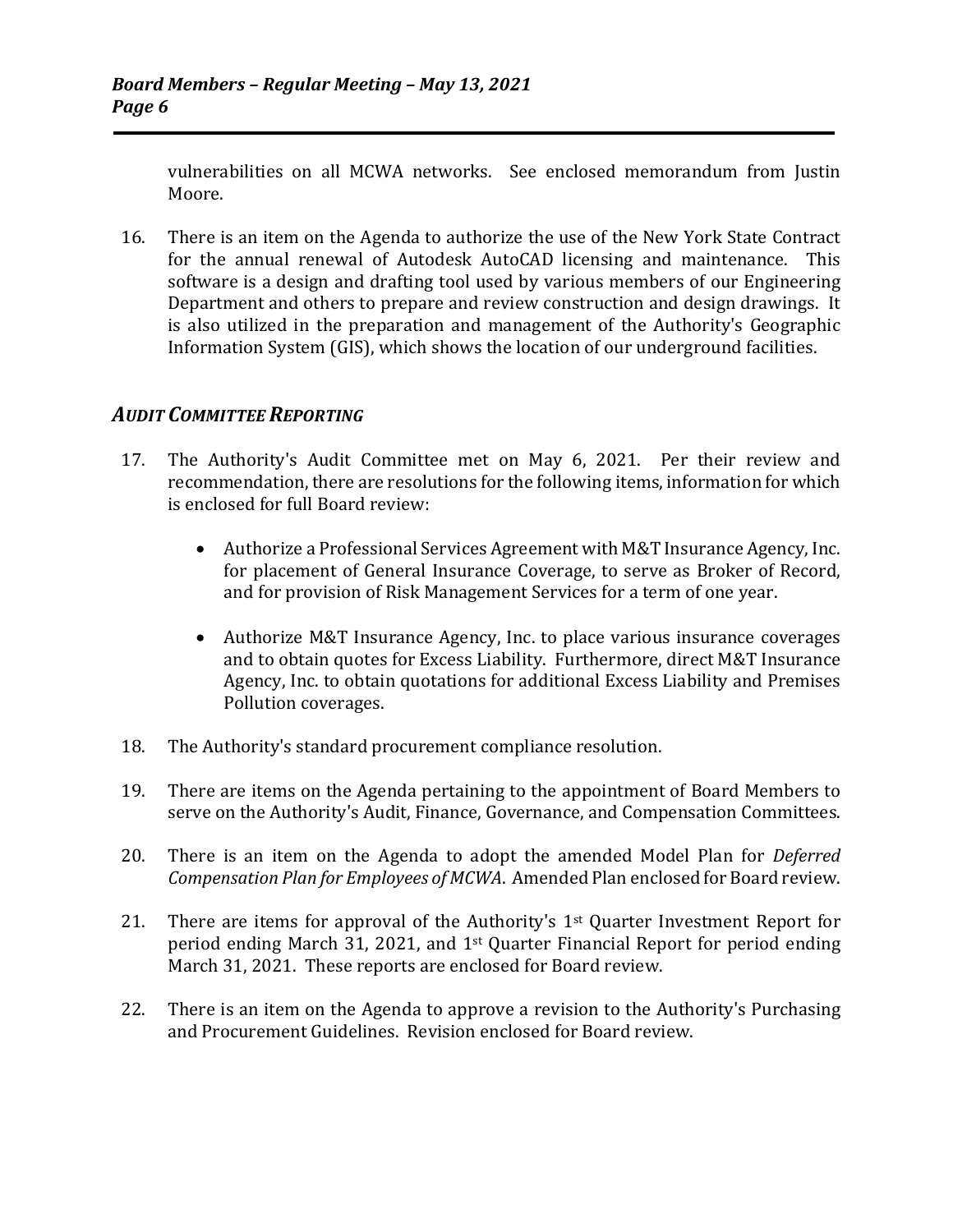### *There may be additional items placed on the Agenda not finalized for this mailing.*

## **BOARD DISCUSSION/NOTIFICATION ITEMS**

- In Board Folders for Review:
	- Routine Monthly Informational Reports and/or Updates

*There may be additional items presented for discussion and/or notification.*

NN/ka Enclosures

cc: Executive Staff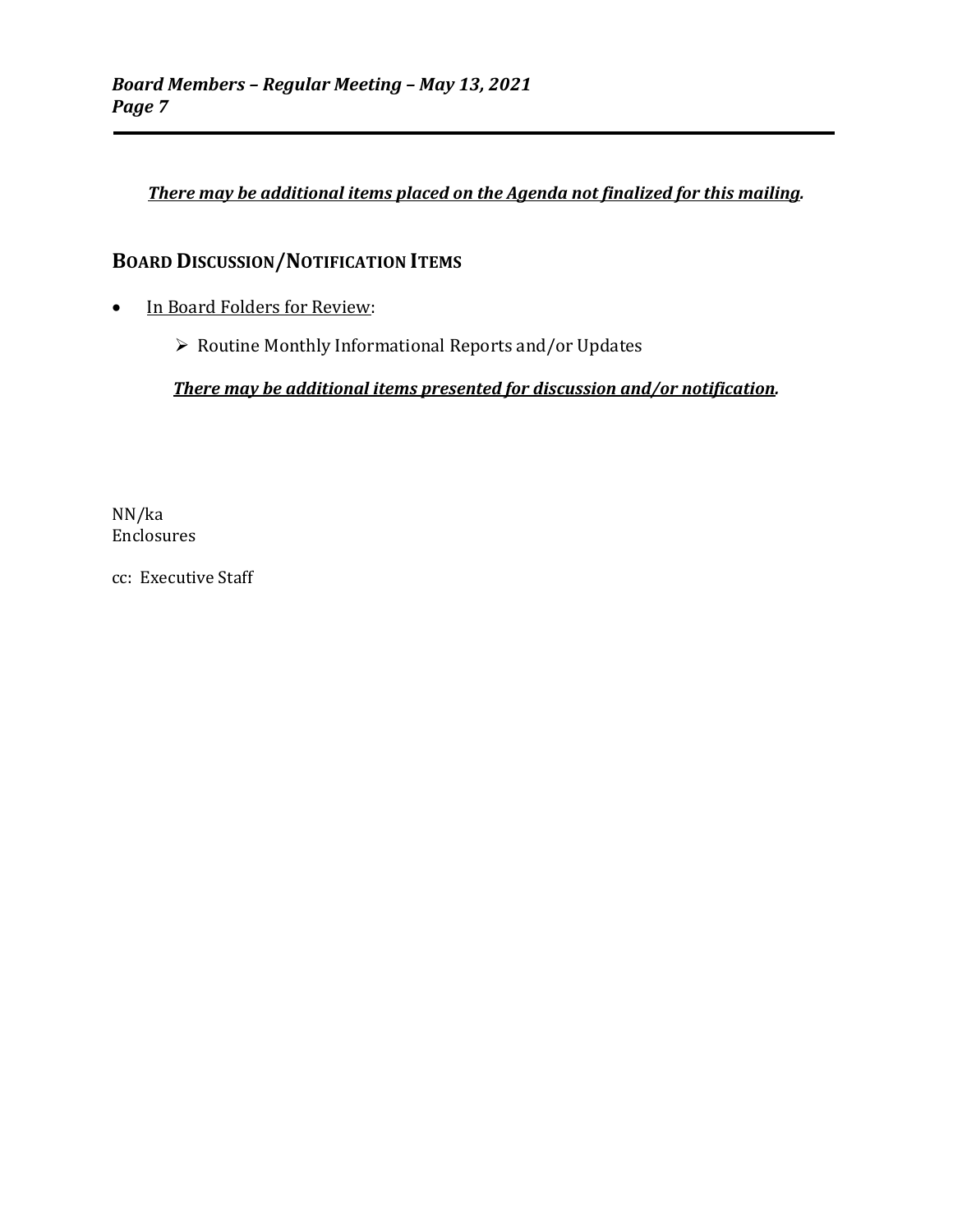**Monroe County Water Authority** 



Memorandum

| To:      | Stephen Trotta                                                    | Date:   | 05/04/2021 |
|----------|-------------------------------------------------------------------|---------|------------|
| From:    | Karin Anderson                                                    | File:   | WA042110   |
| Subject: | <b>Recommendation for Bid Award</b><br>May 13, 2021 Board Meeting | Copies: |            |

Bids were received on May 3, 2021, for Corrosion Protection for Water Pipe. This is a one year, unit price contract, based on estimated quantities, with the option to extend for up to four additional one-year terms upon mutual consent. The low responsive, responsible bidder is Corrpro Companies, Inc. in the amount of \$17,697.30.

| We also received bids from: Mesa Corrosion |                     | \$19,512.90 |
|--------------------------------------------|---------------------|-------------|
|                                            | T. Mina Supply East | \$20,185.80 |
|                                            | Core & Main, LP     | \$24,450.00 |

I recommend that the bid be awarded to the low responsive, responsible bidder.

 $/ka$ Attachment: Bid tabulation

(Dis)Approved by

**Department Head**  $\left($ sn

(Dis)Approved by

Purchasing Manager

Date

(Dis)Approved by

**Executive Director** 

(Dis)Approved by

**Executive Assistant/Board** 

Date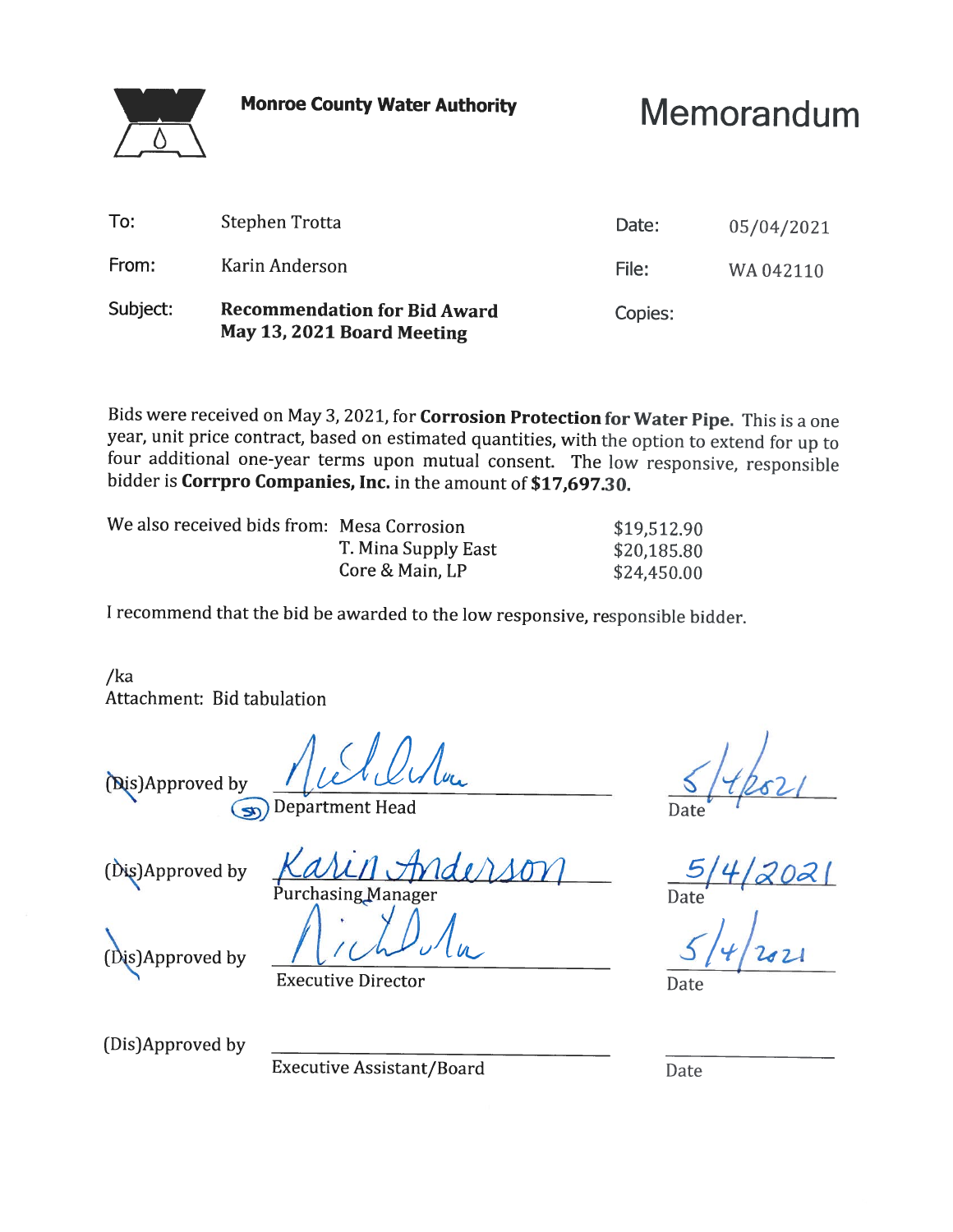## **MONROE COUNTY WATER AUTHORITY BID ITEMS SUMMARY WA 042110 - CORROSION PROTECTION FOR WATER PIPE**

**Req. 4198** 

 $\sim$ 

| <b>Item</b><br><b>No</b> | Qty | <b>Description</b>                                       | (1)<br><b>CORRPRO</b><br><b>COMPANIES</b> | (2)<br><b>MESA</b><br><b>CORROSION</b> | (3)<br><b>T. MINA</b><br><b>SUPPLY EAST</b> | (4)<br><b>CORE &amp;</b><br><b>MAIN, LP</b> |
|--------------------------|-----|----------------------------------------------------------|-------------------------------------------|----------------------------------------|---------------------------------------------|---------------------------------------------|
|                          | 150 | 17 lb High Potential Magnesium Anodes w/20' of #12 TW    | \$11,010.00                               | \$12,750.00                            | \$12,487.50                                 | \$15,000.00                                 |
|                          | 30  | 48 lb High Potential Magnesium Anodes w/20' of #12 TW    | \$5,631.00                                | \$5400.00                              | \$6,439.50                                  | \$7,500.00                                  |
| 3                        | 180 | Royston Standard Handy Cap                               | \$603.00                                  | \$900.00                               | \$702.00                                    | \$1,080.00                                  |
| 4                        | 180 | 25 CI Thermoweld Weld Metal for Cast & Ductile Iron Pipe | \$360.00                                  | \$450.00                               | \$450.00                                    | \$720.00                                    |
|                          | 6   | Roybond Primer Aerosol, 12 oz Cans                       | \$93.30                                   | \$210.00                               | \$106.80                                    | \$150.00                                    |
|                          |     | <b>TOTAL</b>                                             | \$17,697.30                               | \$19,710.00                            | \$20,185.80                                 | \$24,450.00                                 |
|                          |     | <b>DISCOUNT</b>                                          | None                                      | $1\% - 10$                             | None                                        | None                                        |
|                          |     | <b>TOTAL</b>                                             | \$17,697.30                               | \$19,512.90                            | \$20,185.80                                 | \$24,450.00                                 |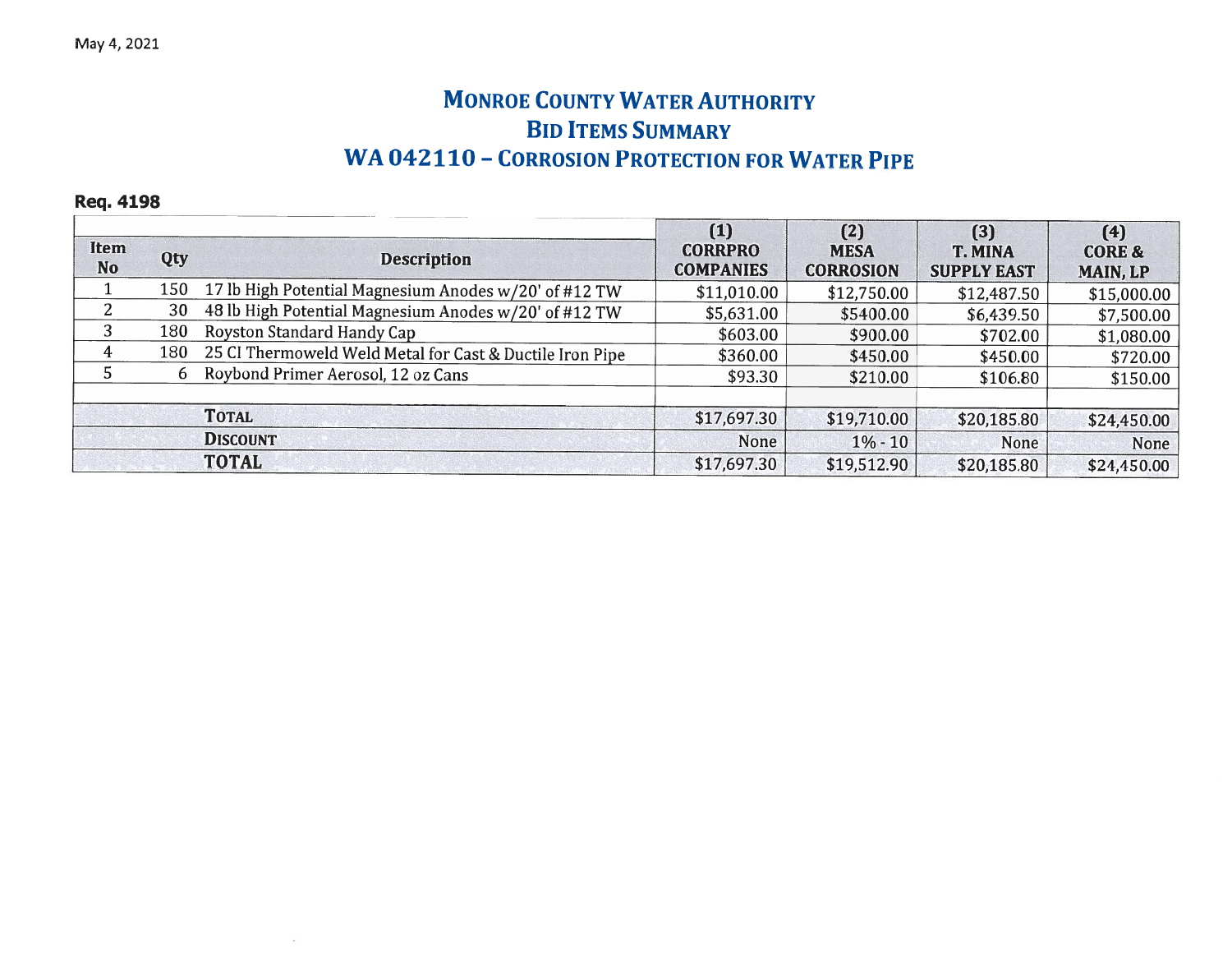

**Monroe County Water Authority** 

# Memorandum

| Subject: | <b>Recommendation for Bid Award</b><br>May 13, 2021 Board Meeting | Copies: |            |
|----------|-------------------------------------------------------------------|---------|------------|
| From:    | Karin Anderson                                                    | File:   | WA 042109  |
| To:      | Stephen Trotta                                                    | Date:   | 05/04/2021 |

Bids were received on May 3, 2021, for Water Service Materials to be utilized on an Engineering Project on Commerce Drive in the Town of Henrietta. The low responsive, responsible bidder is Core & Main, LP. in the amount of \$15,935.06.

| We also received bids from: Blair Supply |                     | \$16,195.95 |
|------------------------------------------|---------------------|-------------|
|                                          |                     |             |
|                                          | T. Mina Supply East | \$18,174.40 |
|                                          |                     |             |
|                                          | F.W. Webb Corp.     | \$18,387.67 |
|                                          |                     |             |

I recommend that the bid be awarded to the low responsive, responsible bidder.

 $/ka$ Attachment: Bid tabulation

(Dis)Approved by  $\odot$ 

Department Head

(Dis)Approved by

des Purchasing Manager

(Dis)Approved by

**Executive Director** 

Date

Date

(Dis)Approved by

Executive Assistant/Board

Date